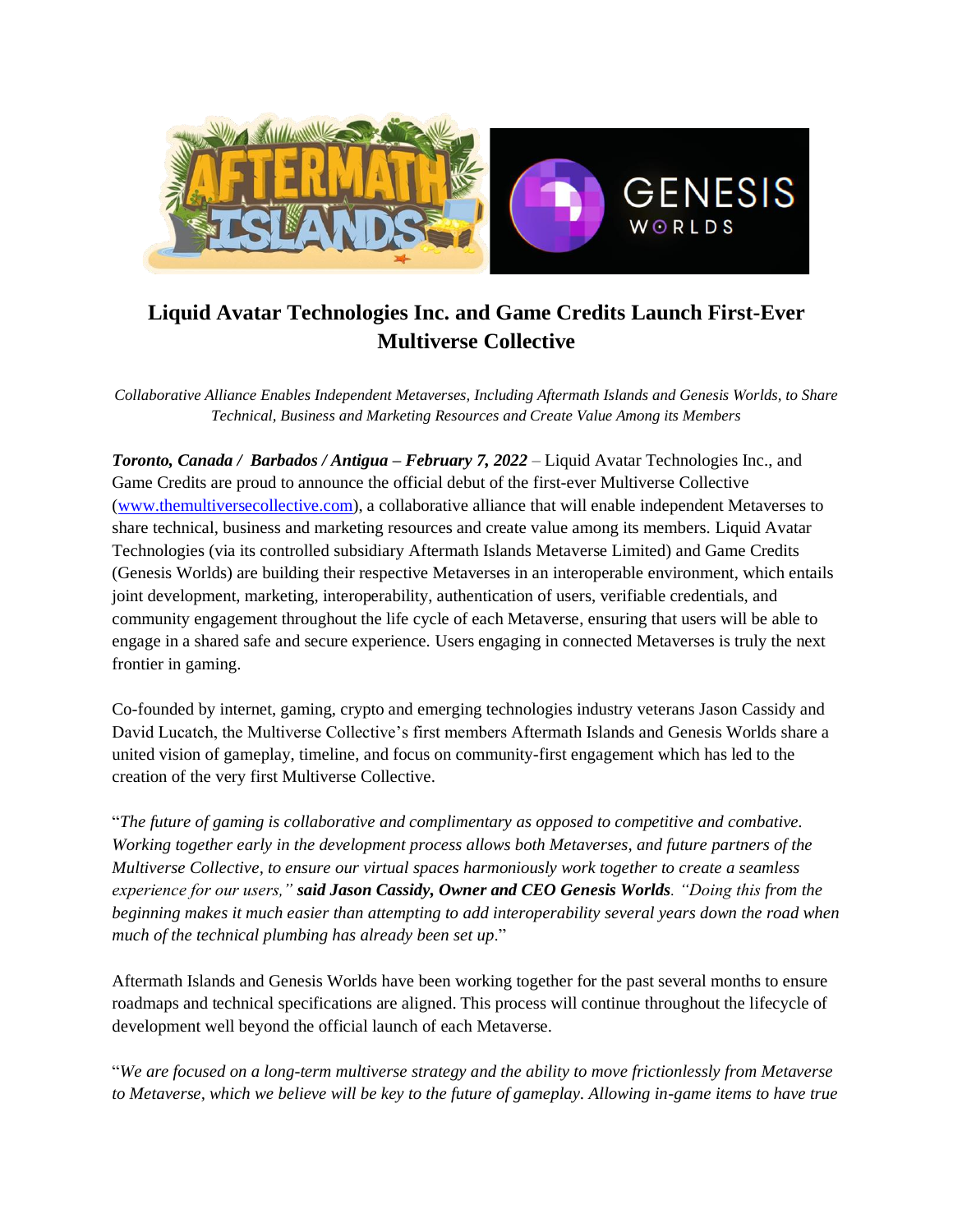*utility across many realms and enabling an individual's or entity's verifiable credentials to carry them over with you via your avatar to a new Metaverse are the essential pieces needed to complete the puzzle of what will make the Multiverse different from just another stand-alone game*." *said David Lucatch, CEO Liquid Avatar Technologies, Managing Director Aftermath Islands Metaverse Limited. "By combining our efforts with Jason and his team at Genesis Worlds, we are endeavoring to accelerate both our programs and support new and exciting offline and online partners as they make their way to the Metaverse."*

The Multiverse Collective's goal is to foster an environment where other burgeoning Metaverses, industry players, brands, educators, governments, retailers, and other interested parties can join and take advantage of the collaborative environment. Without such a system in place, Metaverses will be taking on the full burden of carving out their own individual communities in hopes users will not demand the freedom that true interoperability provides.

# **Key principles of the Multiverse Collective include:**

- Creating engaging and resource rich environments
- Fair Game Play among players
- The promotion and support of *Good Actor* strategies
- Supporting a safe and secure playing environment
- Use of blockchain based verifiable credentials to protect personal identity and data
- Cooperative and collaborative business and marketing strategies and initiatives
- Creating open standards to support the build and technology stacks of members
- Interoperability allowing players to seamlessly move among member Metaverses
- Work with offline and online entities to support their Metaverse activities
- Economic compatibility and fair exchange of tokens, NFTs and other key resources

Aftermath Islands is a virtual location based Metaverse where users can buy land on themed, community and estate islands, build expansive attractions and engage in various forms of gameplay. Their land sale is currently underway and has exceeded initial expectations.

Genesis Worlds is a futuristic Metaverse with various themed worlds that allow users to buy land, create and deploy unique experiences and engage in quest-focused gameplay and has begun to issue its Mining Claims for in-game ownership and economics.

The Collective is currently accepting new members. If you are interested in learning more about the Multiverse Collective or are an existing Metaverse that would like to join the Collective, visit [themultiversecollective.com](https://themultiversecollective.com/) for more details.

# **About Genesis Worlds <https://genesis.game/>**

Welcome to a Metaverse where everyone belongs. Discover endless Worlds. Design an epic quest. Create the universe of your dreams alongside people who believe the impossible is not too far out of reach.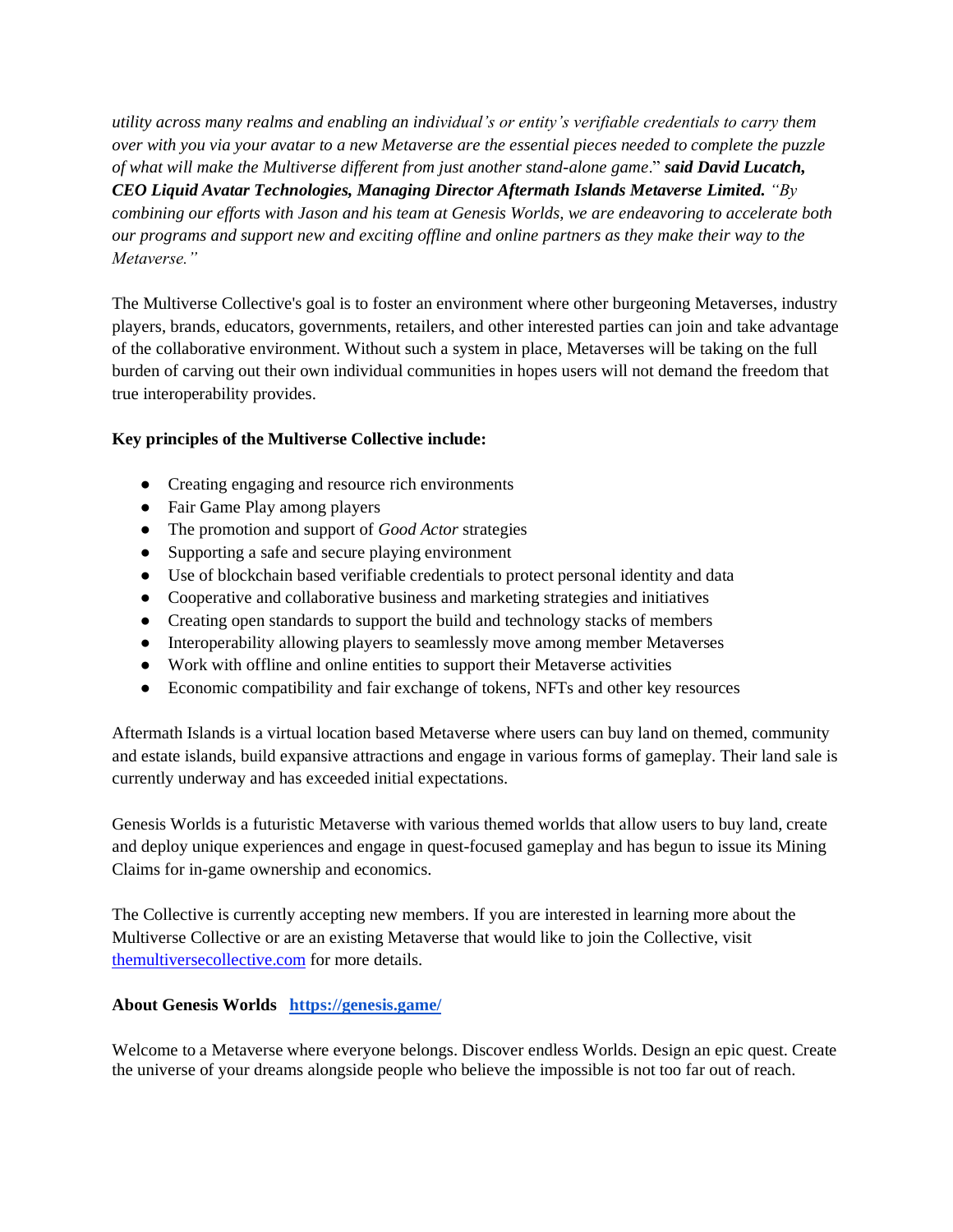At its heart, Genesis Worlds is a game of questing, exploration, and excitement. Genesis is filled with hundreds of worlds, each one with a unique theme and gameplay experience, and each crafted by a group of community members with shared interests.

Every part of the game is carefully built by groups of players, content creators, and game developers. Play to Earn in Genesis Worlds by exploring new worlds, completing epic quests, and earning NFT in-game items.

#### **About Aftermath Islands Metaverse Limited - [www.aftermathislands.com](https://aftermathislands.com/)**

Aftermath Islands Metaverse Limited is a Barbados corporation which is 50% owned and is controlled by Oasis Digital Studios Limited, a wholly owned subsidiary of Liquid Avatar Technologies Inc.

Aftermath Islands as first described in the initial whitepaper published in 2017 and then subsequently updated, was based on the premise of a water-world with islands that represented destinations in a global virtual game. Since then, the Aftermath Islands Metaverse has evolved and now represents exciting themed based islands, communities, and estates where players can experience a wide range of adventures and opportunities.

In Aftermath Islands' virtual world, users can buy, develop, trade, and sell Virtual Land (VL), property and assets, like buildings, crafted items, transport, and other items all through NFTs, non-fungible tokens that represent the ownership of virtual and other assets. Each plot or parcel of VL is unique and owners get to choose what content they want to publish on their VL. This can range from simple scenery and structures to an interactive game, store, warehouse, dwelling, facility, or destination. Users can purchase VL as well as all other goods and services in Aftermath Islands with CREDITS, the current code name for in-game currency, fiat and other authorized currencies, coins, and tokens.

Aftermath Islands is a shared virtual world, much like the Metaverse described by author Ernest Cline in his science-fiction novels *Ready Player One* and *Ready Player Two*. Expected to launch mid-2022, Aftermath Islands will allow users to connect and interact with each other, create content, craft, participate in activities and quests and play games. Aftermath Islands will have a virtual economy where users can engage in a myriad of in-world economic transactions as well as monetize the content, items, quests, and applications they build.

For more information about Aftermath Islands, please visit [www.aftermathislands.com](https://aftermathislands.com/)

## **About Oasis Digital Studios Limited - [www.oasisdigitalstudios.com](https://oasisdigitalstudios.com/)**

Oasis Digital Studios Limited ("Oasis") brings together leading individuals and organizations in blockchain technology, computer graphics, augmented reality, entertainment, art, sports, gaming, music, media, comic book, memorabilia, and pop culture arenas to support the fast-paced and growing digital collectible and NFT marketplace. The Oasis business model is to create storytelling, experiential and collectible partnerships with artists, sports personalities, talent, brands, and commercial enterprises to create digital offerings and digital / physical product programs via digital collectibles and NFTs.

Oasis uses multimedia, cinematics, animations, and other techniques to create unique products together with the latest Augmented Reality and virtual technologies to tell the Artist and Talent stories providing immersive experiences for Digital Collectibles and NFTs.

#### **About Liquid Avatar Technologies Inc. - [www.liquidavatartechnologies.com](http://www.liquidavatartechnologies.com/)**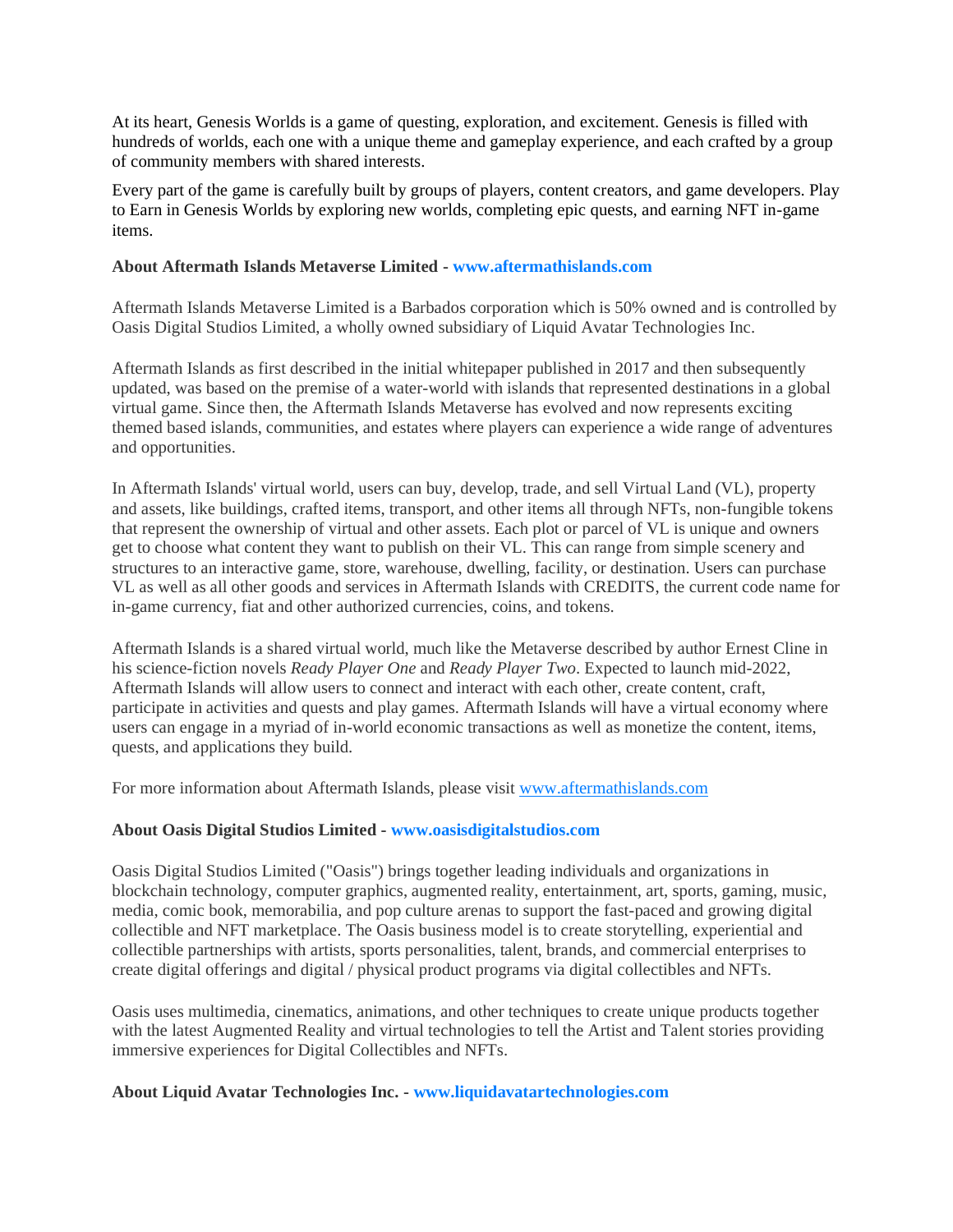Liquid Avatar Technologies Inc. focuses on the verification, management and monetization of Self Sovereign Identity, empowering users to control and benefit from the use of their online identity.

The Liquid Avatar Mobile App, available in the Apple App Store and Google Play, is a verified Self Sovereign Identity platform that empowers users to create high quality digital icons representing their online personas. These icons allow users to manage and control their digital identity and Verifiable Access and Identity Credentials, and to use Liquid Avatars to share public and permission based private data when they want and with whom they want.

The Liquid Avatar Verifiable Credentials Ecosystem (LAVCE) has been developed to support all participants in a digital credential ecosystem, including the Holder, Issuer and Verifier, using state-of-theart blockchain and open standards technologies initially as a node on the Indicio Network. The Company is a voting and steering committee member of the Trust over IP Foundation, founding and steering committee member of Cardea, a Linux Foundation Public Health project, member of the Good Health Pass collaborative, DIACC, the Covid Credentials Initiative ("CCI"), The Linux Foundation and a founding member of the Lumedic Exchange.

The Company has a suite of early-stage revenue generating programs that support the Liquid Avatar Mobile App program, including KABN KASH, a cash back and reward program that has over 500 leading online merchants and is working to release its own branded network payment card.

The Company's subsidiary, [Oasis Digital Studios,](https://oasisdigitalstudios.com/) is a creative and development agency that supports a wide range of artists, talent, and enterprises with Non-Fungible Token (NFT) solutions and has acquired 50% and controls the [Aftermath Islands](https://aftermathislands.com/) Metaverse program.

Liquid Avatar Technologies Inc. is publicly listed on the Canadian Securities Exchange (CSE) under the symbol "LQID" (CSE:LQID).

The Company also trades in the United States, on the OTCQB under the symbol "LQAVF" and in Frankfurt under the symbol "4T51".

If you have not already joined our mailing list and would like to receive updates on Liquid Avatar Technologies Inc., please [click here](https://hello.liquidavatar.com/liquid-avatar-updates) to join!

For more information, please visit [www.liquidavatartechnologies.com](http://www.liquidavatartechnologies.com/)

#### **For further information, please contact:**

David Lucatch Chief Executive Officer 647-725-7742 Ext. 701 [ir@liquidavatar.com](mailto:ir@liquidavatar.com)

**US and Canadian Media Contact**:

Nicole Rodrigues NRPR Group [nicole@nrprgroup.com](mailto:nicole@nrprgroup.com)